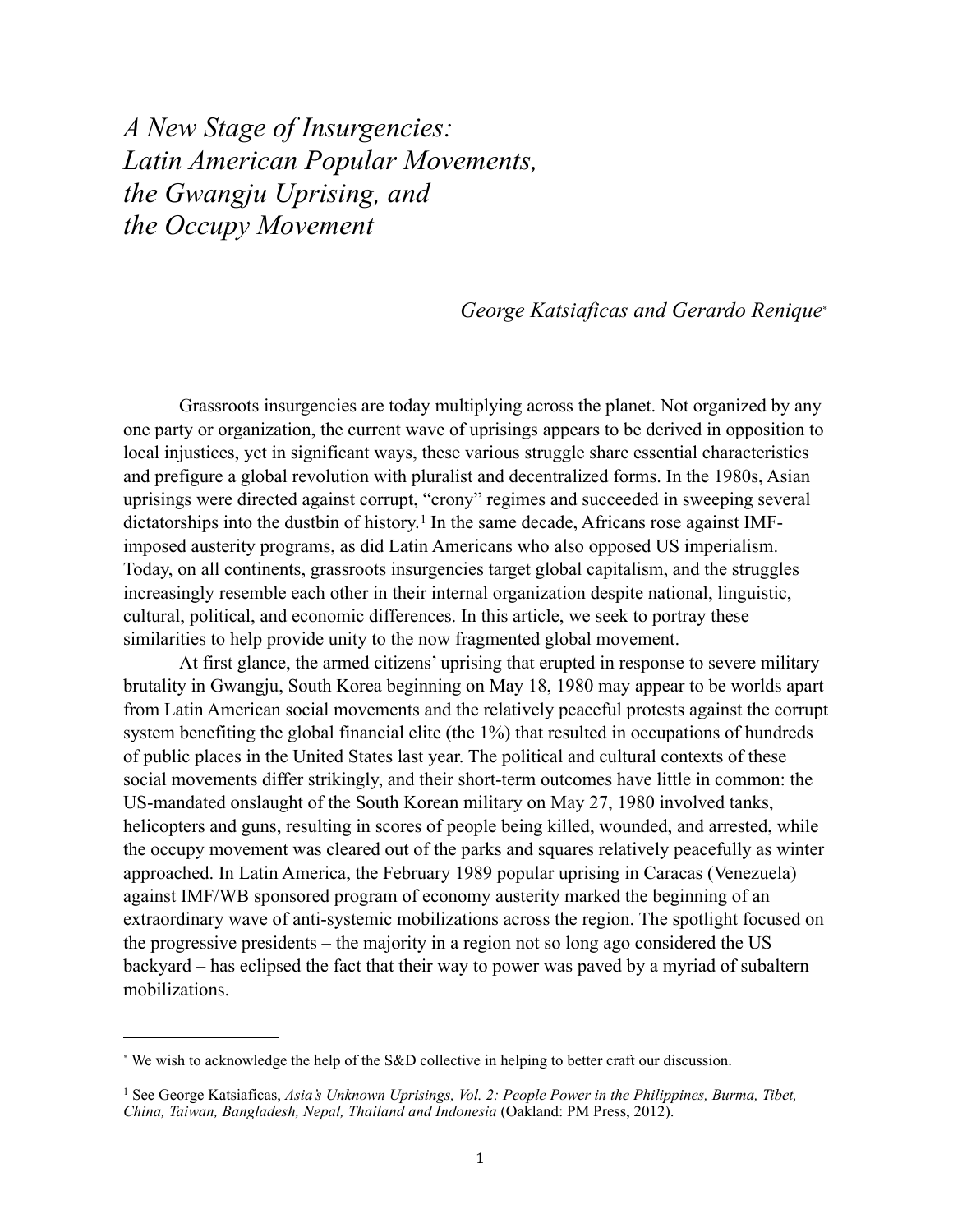Mass actions, general strikes, and indigenous and popular rebellions have fostered the downfall of some of the regimes most committed to the "Washington Consensus" in Peru (2000), Argentina (2001), Ecuador (1997, 2000, 2005) and Bolivia (2003, 2005). Popular mobilizations across the region have also defeated attempts to privatize public services and natural resources, kept agricultural lands from being taken by multinational mining corporations, and overturned counterrevolutionary attempts in Venezuela (2002) and Bolivia (2008). Student insurgencies most notably in Chile and Mexico are waging massive campaigns against the commoditization/privatization of knowledge and for democratization. Many of these movements have expanded their reach beyond Latin America to inspire the global anti-capitalist struggle. These include the Juntas de Buen Gobierno (Good Government Councils) in the autonomous Zapatista territories in Mexico; the encampments of the Landless Peasant Movement (MST) in Brazil; worker-controlled factories in Argentina; the global campaigns of Via Campesina against genetically modified seeds and food and in defense of peasant economies against free trade, corporate monoculture, and bio-fuels; and the networks woven by Peruvian and Ecuadoran indigenous peoples with ecologists across the world in defense of water and natural resources threatened by privatization. Furthermore the emergence of popular and indigenous organizations as alternative territorial forms of local and regional autonomous power constitutes a powerful challenge to neoliberal ideology and ethnocentric western liberalism.[2](#page-1-0)

Despite apparent divergences, these movements are strikingly similar to each other insofar as they are based upon principles of:

**1. Autonomy**: They arose outside the realm of political parties and traditional labor unions and remain distinct from them.

**2. Direct democracy**: Their participants practice direct democratic discourse and deliberation, with a diversity of coexisting viewpoints.

**3. International solidarity**: They naturally embrace people from around the world. During the Gwangju Uprising, foreigners circulated freely. Baptist missionary Arnold Peterson reported that his car, flying an American flag and with a large sign reading "Foreigners' Car," was cheered by people in the streets. Alongside the Gwangju people's conscious rejection of regionalism was international solidarity. In the midst of the struggle, the Choson University Committee for Democratic Struggle compared Gwangju to Vietnam: "In the city of Gwangju, just being young is a crime, and the young are condemned to be crippled for life or killed.… Alas, the genocide of unarmed people in Vietnam is being repeated upon our own people."

<span id="page-1-0"></span><sup>2</sup> Gerardo Rénique, ed. *Latin America: The New Neoliberalism and Popular Mobilization*, special issue of **S&D** (#51, November 2009).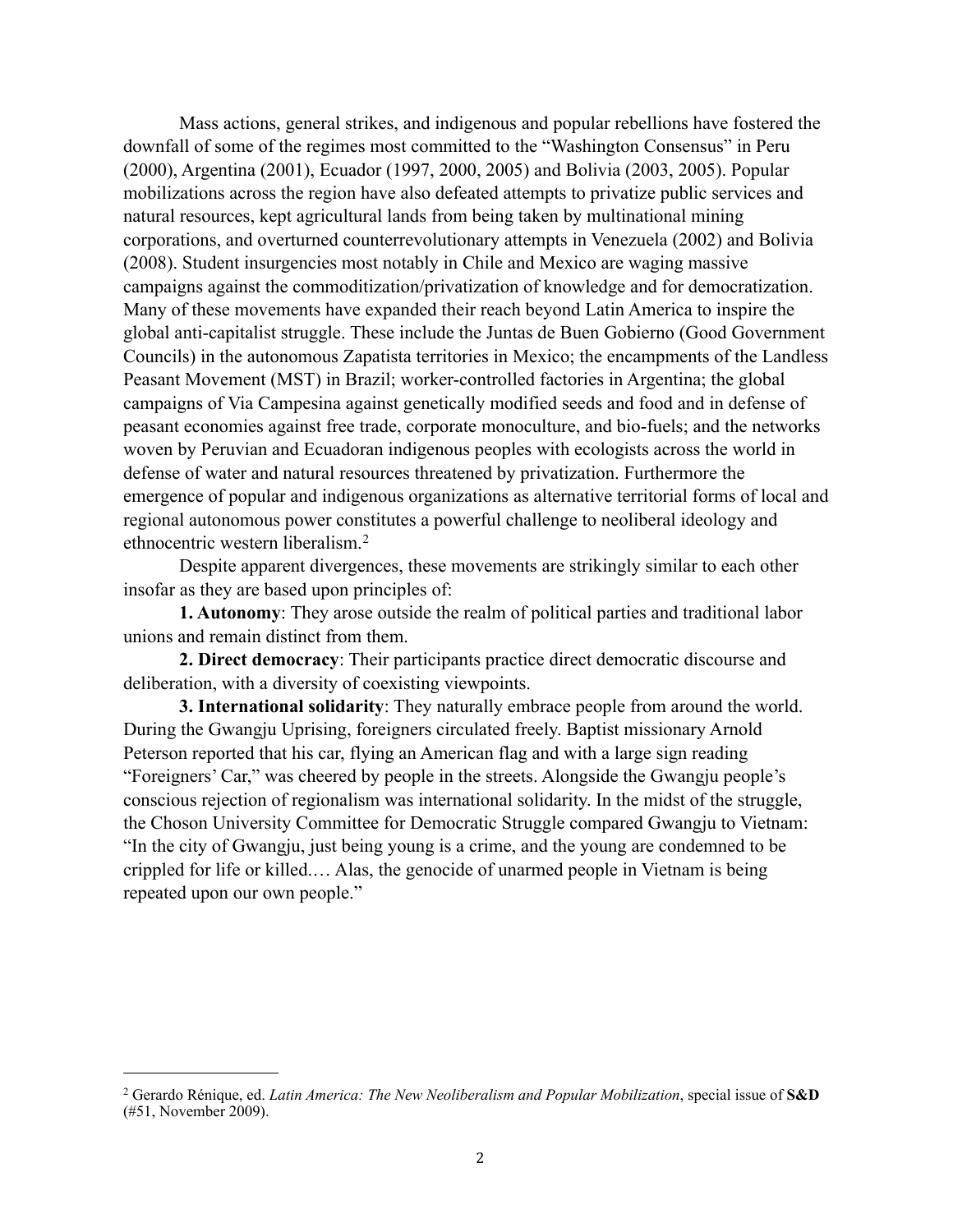**4. Eros Effect:**[3](#page-2-0) Love, not hatred, has been at the core of these movements, as participants develop strong feelings of identification with each other. Crime rates dropped in the cities where these events transpired (including in Oakland, California in 2011, where the police chief secretly informed the mayor that the crime statistics were much lower during the Occupy Oakland events). In the city of Oaxaca (population 600,000) between June and October 2006, without police present even to direct traffic, there were fewer deaths and injuries than in any similar period in the previous decade. Fidelia Vásquez, a 55-year-old schoolteacher who became a member of the security detail protecting the state radio and television station occupied by women during the Oaxaca rebellion, declared in the name of her compañeras that all we want is "love, tranquility, and peace for the entire world, no more teargas bombs, no more shooting.["4](#page-2-1)

In relation to the Gwangju Uprising, Rev. Park Hyung-kyu observed that, "…warm bonding among citizens and self-controlled order demonstrated the beauty of human love that blossomed in the midst of fierce resistance." Sociologist Choi Jungwoon developed the notion of the "absolute community" to describe the collective energy and love which arose among Gwangju people as they battled the paratroopers and drove the military out of the city.<sup>5</sup> In this context, Che Guevara's insight that "The true revolutionary is guided by great feelings of love" takes on a more universal meaning.

**5. Occupation of public space and decommodification of everyday life:** During such moments, thousands of citizens change the routines of daily life. Instead of going to work or school, they congregate at the epicenter of the revolt and devote themselves entirely to the movement's needs. The Gwangju Uprising found its natural home around the fountain in front of Province Hall. Similar occupations of public spaces for the movement to formulate itself and prepare for actions took place, for example, in:

- The Sorbonne (University of Paris) in May 1968
- Yale University in May 1970
- · Thammasat University and around the Bo tree in Bangkok in 1973
- · Epifanio de los Santos Avenue (EDSA) in Manila in February 1986

<span id="page-2-0"></span><sup>&</sup>lt;sup>3</sup> The concept of the eros effect was developed to explain the rapid spread of revolutionary aspirations and actions during the strikes of May 1968 in France and May 1970 in the US as well as the proliferation of the global movement in this same period. In the global context of movements in 1968, we can observe the spontaneous spread of revolutionary aspirations in a chain reaction of uprisings and the massive occupation of public space. The sudden entry into history of millions of ordinary people who acted in a unified fashion is predicated upon an intuitive understanding that they could change the direction of their society. In moments of the eros effect, universal interests become generalized while the dominant values of society (such as national chauvinism, hierarchy, and individualism) are negated. See Katsiaficas, *The Imagination of the New Left: A Global Analysis of 1968* (Boston: South End Press, 1987).

<span id="page-2-1"></span><sup>4</sup> Gustavo Esteva, "Oaxaca: The Path to Radical Democracy," **S&D** #44 (July 2007); Lynn Stephen, "Women Leaders in the Oaxaca Rebellion," **S&D** #44 (July 2007).

<span id="page-2-2"></span><sup>5</sup> Choi Jungwoon, *The Gwangju Uprising: The Pivotal Democratic Movement that Changed the History of Modern Korea* (Paramus: Homa and Sekey Books: 2006). In a 2003 meeting, Professor Choi expressed his surprise at the ways in which the concept of the eros effect matched the results of his own empirical investigation into the Gwangju Uprising.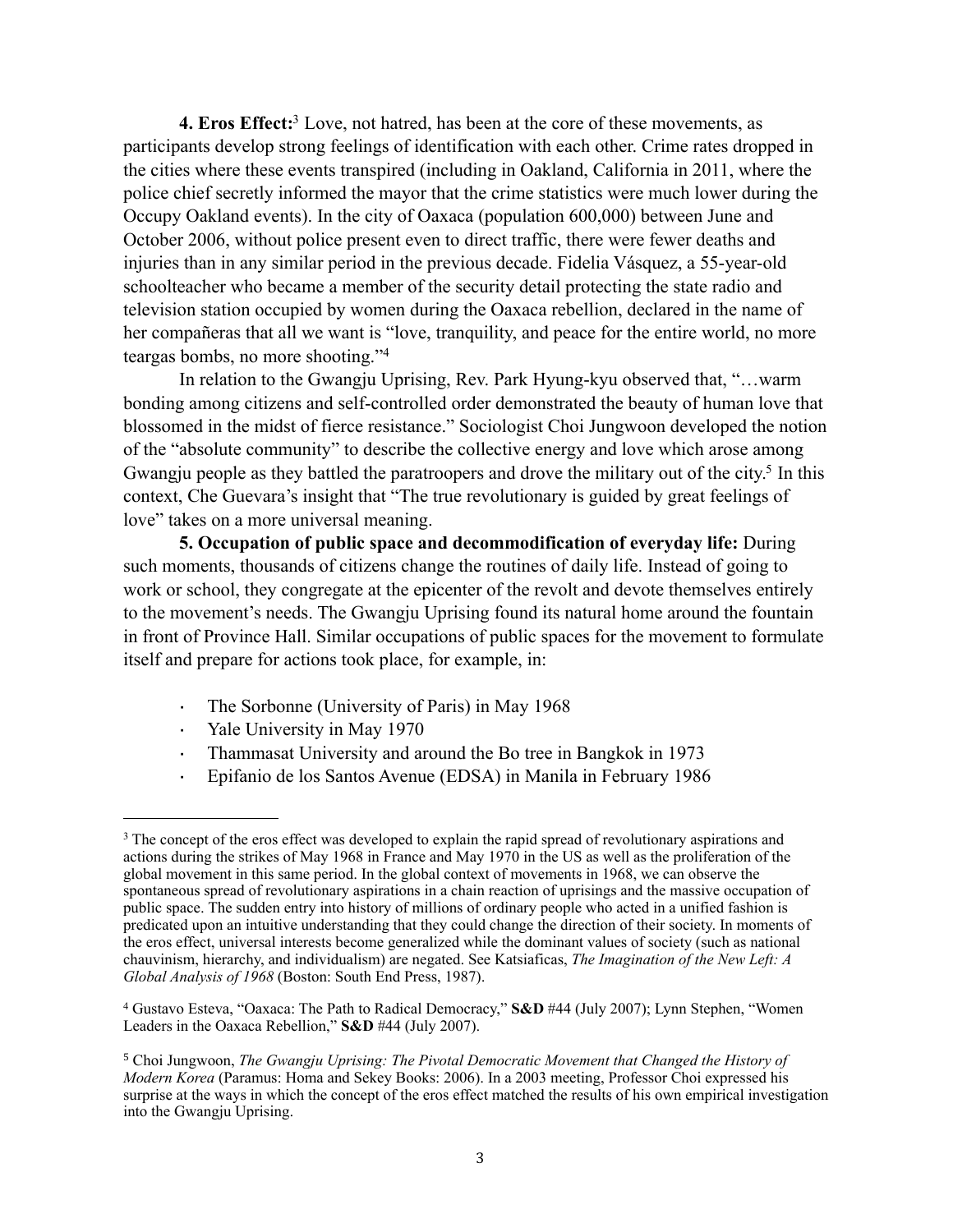- · Shwe Dagon pagoda in Rangoon in 1988
- · Tiananmen Square in Beijing in 1989
- · the jungles of Chiapas after 1994
- · Tahrir Square in Cairo in 2011
- · Plaza del Sol encampment in Madrid in 2011

## **Uprisings and occupations in Latin America**

Occupations are central to Latin American subaltern traditions of resistance, mobilization and rebellion. Since colonial times, the "recovery" of lands from landlord or state control has been a common strategy of both indigenous communities and peasant villages against encroachment and proletarianization. Popular neighborhoods across the region have their origins in mid-20<sup>th</sup>-century occupations of urban empty lots. The occupation of main city squares – the symbolic center of state power – serves as the main scenario of protest. From below, people appropriated public spaces and transformed land taken from landlords, took over factories, and barricaded marginal neighborhoods into self-managed, autonomous and sovereign spaces – territories of collective decision-making. Set against an expanding systemic crisis and long traditions of resistance and rebellion, these territorialized struggles represent – paraphrasing Gramsci – the new that is not yet born while the old hasn't finished dying.<sup>6</sup> In a similar fashion to the late  $18<sup>th</sup>$ -century seismic wave of rebellions and uprisings that heralded the consolidation of Enlightenment thought and the first global wave of anticolonial struggles, the 20th century in Latin America also ended amidst an unprecedented wave of anti-systemic mobilizations:

- · The land occupations, encampments and cooperatives of the MST in Brazil from 1983 to the present
- The 1994 Zapatista uprising in Chiapas, Mexico
- Argentina's 1996-97 "piquetero" or Unemployed Workers' Movement (MTD) and the Neighborhood Assemblies that coalesced in the 2000-01 uprising
- · The 2000 Cochabamba "Water War" and the 2005 "Hydrocarbon War" in Bolivia
- The 2002 mobilizations against the privatization of energy in Arequipa, Peru
- · The 2006 Popular Assembly of the Peoples of Oaxaca (APPO) uprising in Mexico
- The 2008 indigenous-popular Minga in Colombia
- The 2009 Amazonian indigenous-popular uprising in Peru
- · The 2011 General Strike in Cajamarca (Peru) against open pit mining

These Latin American mobilizations also embody the dramatic transformation of the region's political landscapes during the last decades. These movements have displaced the labor movement and the traditional left from their role as the main defenders of democratic rights and national sovereignty, and as the central force for social transformation. Devastated

<span id="page-3-0"></span><sup>6</sup> Antonio Gramsci, *Selections from the Prison Notebooks*, ed. Quintin Hoare (New York: International Publishers, 1968), 276.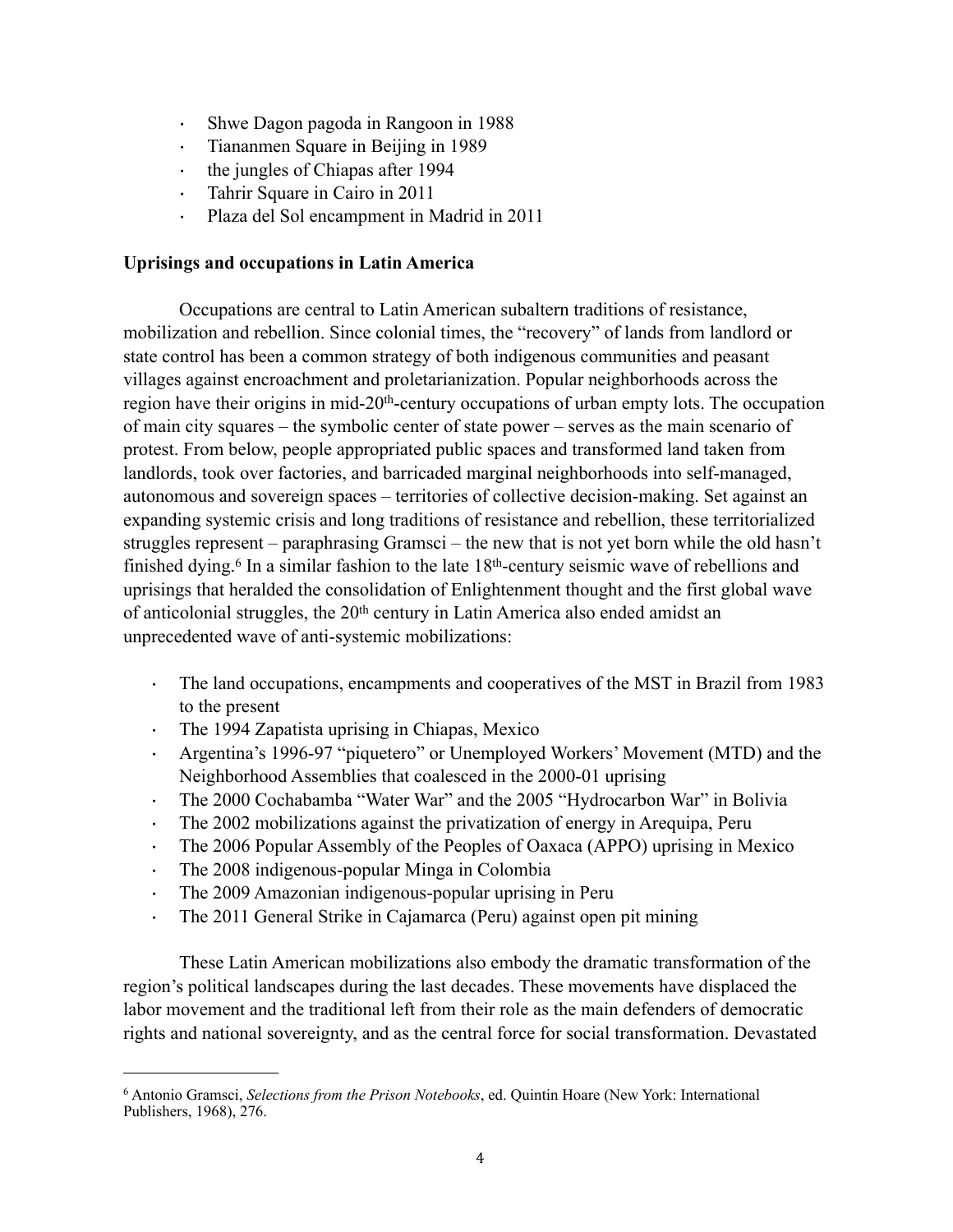by neoliberal deindustrialization, unemployment, and the elimination of workers' rights in most countries across Latin America, the labor movement lost its political clout. In response to the demoralizing effects of the neoliberal ideological offensive and the fall of "really existing socialism," many left-wing intellectuals, parties and organizations retreated from revolutionary aspirations. On the other hand, confronted by the retrenchment of the state from its most basic social duties, many popular organizations mobilize to address such aspects of everyday life such as housing, nutrition, childcare, education, healthcare, and productive work. Driven by principles of solidarity, self-respect, collective participation, and communal interest, these organizations constitute a powerful challenge to the individualism, self-interest, and exclusion that constitute the core values of neoliberalism. They also represent a frontal assault on post-Cold War triumphalism and the neoliberal celebration of unrestricted markets, free trade and electoral regimes as the only path to a modern, democratic and civilized existence.

Unlike the traditional working class, whose political subjectivity was determined by its struggles against subordination to capital, the anti-systemic militancy of today's indigenous and popular movements is informed by the relative degree of control they exercise over the production and reproduction of their living conditions. By the late 1960s migrant workers with peasant/indigenous background took over lands where they built self-managed settlements that after a few decades evolved into semi-autonomous cities, such as El Alto (Bolivia), Villa El Salvador (Peru) and others in Caracas, Asunción, São Paulo, Montevideo, and Buenos Aires that in many cases include also occupied factories under worker control. In April 2002 grassroots organizations in the popular *barrios* surrounding Caracas spearheaded the massive demonstrations that in less than 48 hours reversed the US-supported coup against President Hugo Chávez. Autonomous popular organizations also played a crucial role in defeating the 2002-3 "oil strike" led by managers and technocrats of the Venezuelan statecontrolled oil company. In Bolivia, popular mobilization broke the political paralysis of the Evo Morales administration in the face of the September 2008 counterrevolutionary attempt. Following the same pattern as the 2000 "water war" and the 2003 and 2005 "gas wars" and acting on their own independent initiative, popular sectors rallied against the violent rightwing separatist insurrection in the country's Eastern provinces. More recently in Honduras and Paraguay, grassroots movements are at the center of the resistance against the "parliamentary coups" that forced their progressive presidents out of office.

## **Global dimensions**

During uprisings, liberating spaces can be decisive in determining whether the movement will continue or whether the forces of order will restore the status quo ante. Such spaces become key to formulating and implementing the popular will, through forms of direct democracy. As the Egyptian movement's return to Tahrir Square months after overthrowing Mubarak illustrated, continuing occupation of public space can rejuvenate subaltern groups' counterpublic discourse and challenge the system's cooptative forces. In cases such as those of Gwangju and Oaxaca, these liberated spaces give birth to the Commune – the form of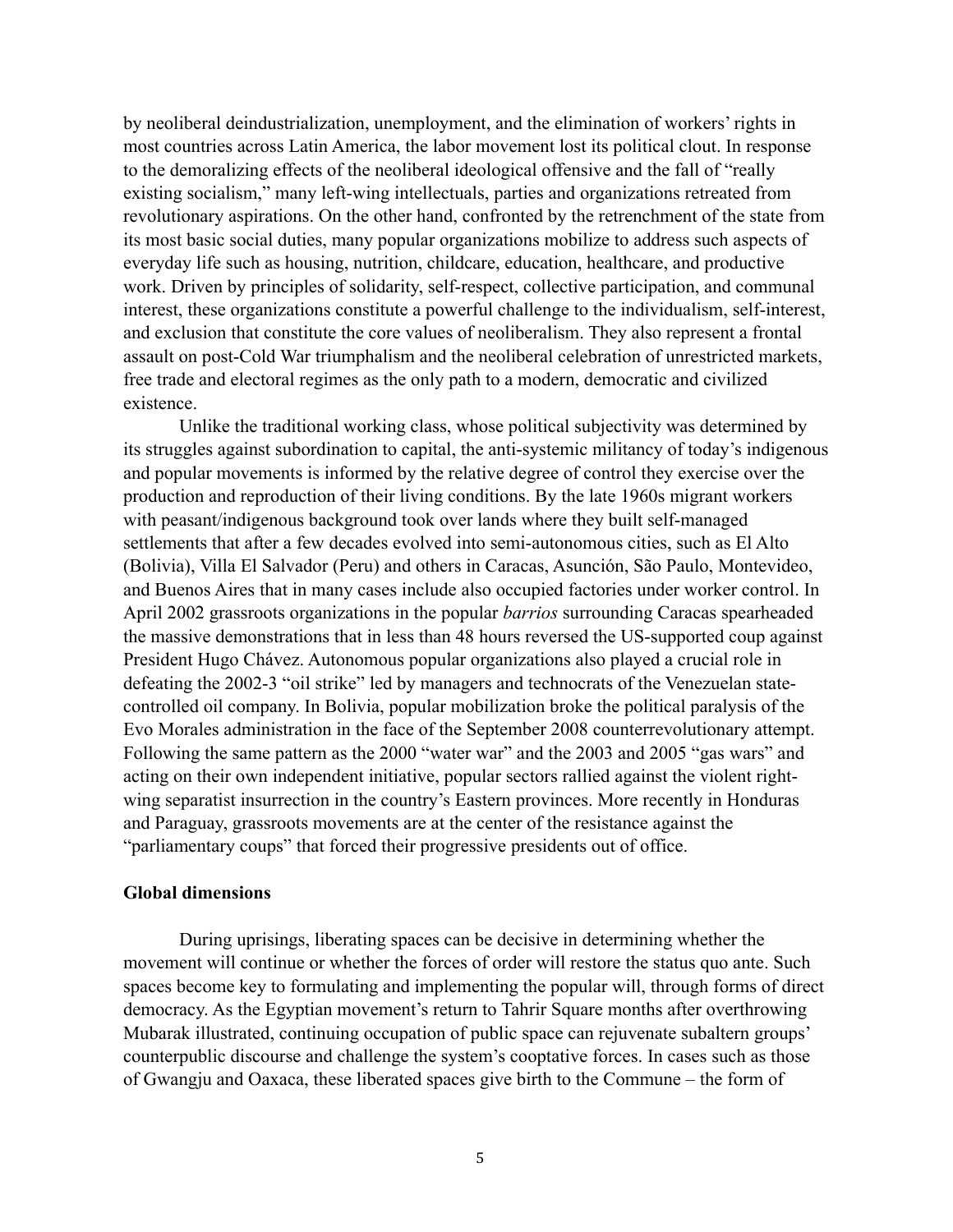freedom that breaks through the illusion of contemporary "democracy" offered by ritualized elections between candidates of the ruling elite.

In all the cases listed above, the movement spread beyond the boundaries of the city  $$ and nation – in which it first emerged. The Gwangju Uprising resulted in more than a dozen cities and towns in Jeolla province having citizens' uprisings, and if not for the military's cordon around the city, might have resulted in a nationwide uprising against Chun Doo-hwan. It became an inspiration for democratization movements throughout Asia. Instances of the spread of movements across borders, involving a process of mutual amplification and synergy, are significant precursors for future mobilizations. In the period after 1968, as the global movement's capacity for decentralized international coordination developed, besides the Occupy movement, several other episodes of the international eros effect can be discerned[:7](#page-5-0)

- The disarmament movement of the early 1980s
- East Asian uprisings in the 19[8](#page-5-1)0s and  $1990s<sup>8</sup>$
- The alterglobalization wave and anti-war mobilizations on February 15, 2003
- The current wave, embracing the Greek struggle, the Arab Spring of 2011, Spain's 2011-12 *Indignados* movement actions and occupations from Madison to Wall Street and Quebec.

No single organization has been responsible for these recent waves of "conscious spontaneity"; multiple organizations were involved in every case. The only instance of explicit international coordination was for the February 2003 actions (which were called for by the October 2002 European Social Forum in Florence).

## **Anti-systemic movements: eros effect and the question of organization**

The period since 1968 has witnessed sudden and simultaneous contestations of power by hundreds of thousands of people. Taken together these occupations comprise a significant new development in the revolutionary process. The threads connecting what might seem like very different grassroots movements around the world are woven together often intuitively, independently of any organizational means of communication. The movements themselves may have existed for some time, but their amplification and multiplication through such intuitive channels is unprecedented**. T**he notion of the eros effect brings this intuitive dimension into focus as a positive revolutionary resource. As Herbert Marcuse understood, Nature – including internal, human nature – is an ally in the revolutionary process, grounded

<span id="page-5-0"></span><sup>7</sup> The case of the 1989-91 movements against the Soviet and East European regimes might be cited in this context. However, whatever eros-effect manifestations they displayed were in a context of major maneuverings for the restoration of capitalism, including manipulation of the type discussed below in connection with the more recent "color revolutions" in the same region. Authentic popular aspirations, although expressed for years before and after the regime changes, were eventually overwhelmed by varying doses of shock therapy. They were not powerful enough to predominate. (Generally speaking, there may in practice be complex juxtapositions of such antagonistic forces. However, one of them may decisively upstage the other in importance in any given case.)

<span id="page-5-1"></span><sup>8</sup> See Katsiaficas, *Asia's Unknown Uprisings*, 2 vols. (Oakland: PM Press, 2012).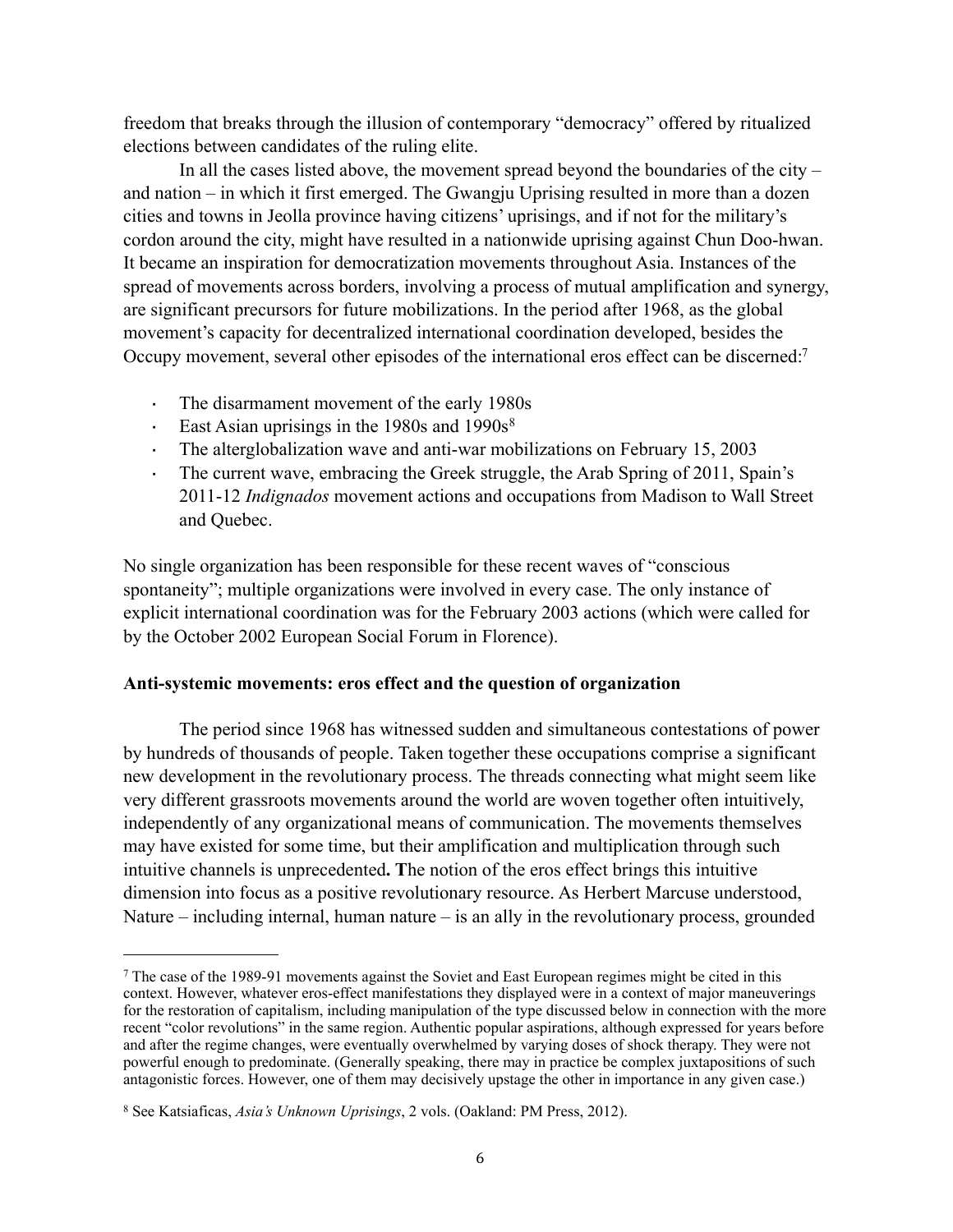in the fact that humans have an instinctual need for freedom[.9](#page-6-0) Rejecting overly rationalistic models such as that of Habermas, who considered the unconscious "inner foreign territory," Marcuse saw the erotic and unconscious dimensions of human nature as central to the project of liberation.

The instinctual basis for action was also gleaned by social scientist Choi Jungwoon in reference to the Gwangju Uprising. As an established scholar unfamiliar with what had transpired in 1980, Choi was subsequently approached by his professional academic association to investigate the uprising. After extensive research, he concluded that Gwangju citizens had crystallized an "absolute community" in which all were equal and united by bonds of love. For Choi,

…it was not 'mobs' of cowardly people hoping to rely on the power of numbers. The absolute community provided encounters among dignified warriors. The absolute community was formed only from love... In Western Philosophy, reason is derived from solitary individuals. However the Gwangju uprising demonstrates that reason was achieved by human beings who were conscious of being members of a community. Reason was the capability of the community, not that of individuals….[10](#page-6-1)

So impressed was Choi with this solidarity that he added, "The most basic human values travel beyond history and culture; they began with the birth of humankind and will continue into the unknown future… The term to refer to this primeval instinct has not been found in South Korea's narrow arena for political discourse and ideology." The empirical history of crowd behavior in the late  $20<sup>th</sup>$  century – most clearly in Gwangju – demands a reevaluation of the frozen categories of crowds, through which they are viewed as emotionally degraded, when Gwangju's people were passionately intelligent and loving.

Tahrir Square was the site of one of the most important occupations of public space in recent times. It served as the nerve center and organizing focus for a massive and militant insurgency that successfully overthrew Mubarak and that continues to battle his US-supported successors. Of all organizations and venues for Egyptian movement activity, it alone symbolizes and encapsulates the popular impetus. It alone is the refuge where the insurgency regroups and prepares for each new stage thrown before it.

Soviet Marxism denigrated such popular thrusts as "spontaneous" and called upon the "masses" to obey the dictates of the Party. In the mechanistic Soviet view, based on an oversimplified base-superstructure paradigm, conditions precede consciousness, economy takes precedence over actions. The corollary denunciation of "spirit" – in favor of "primacy of the material base" – was a philosophical underpinning to the unsustainability of  $20<sup>th</sup>$ -century Marxism. This kind of thinking was manifested on a number of specific occasions when Left organizations failed to support – or even sought to undermine – popular insurgencies:

<span id="page-6-0"></span><sup>9</sup> See "A Biological Foundation for Socialism?" in Marcuse, *Essay on Liberation* (Boston: Beacon Press, 1969), 6-22.

<span id="page-6-1"></span><sup>10</sup> Choi Jungwoon, *The Gwangju Uprising,* 134.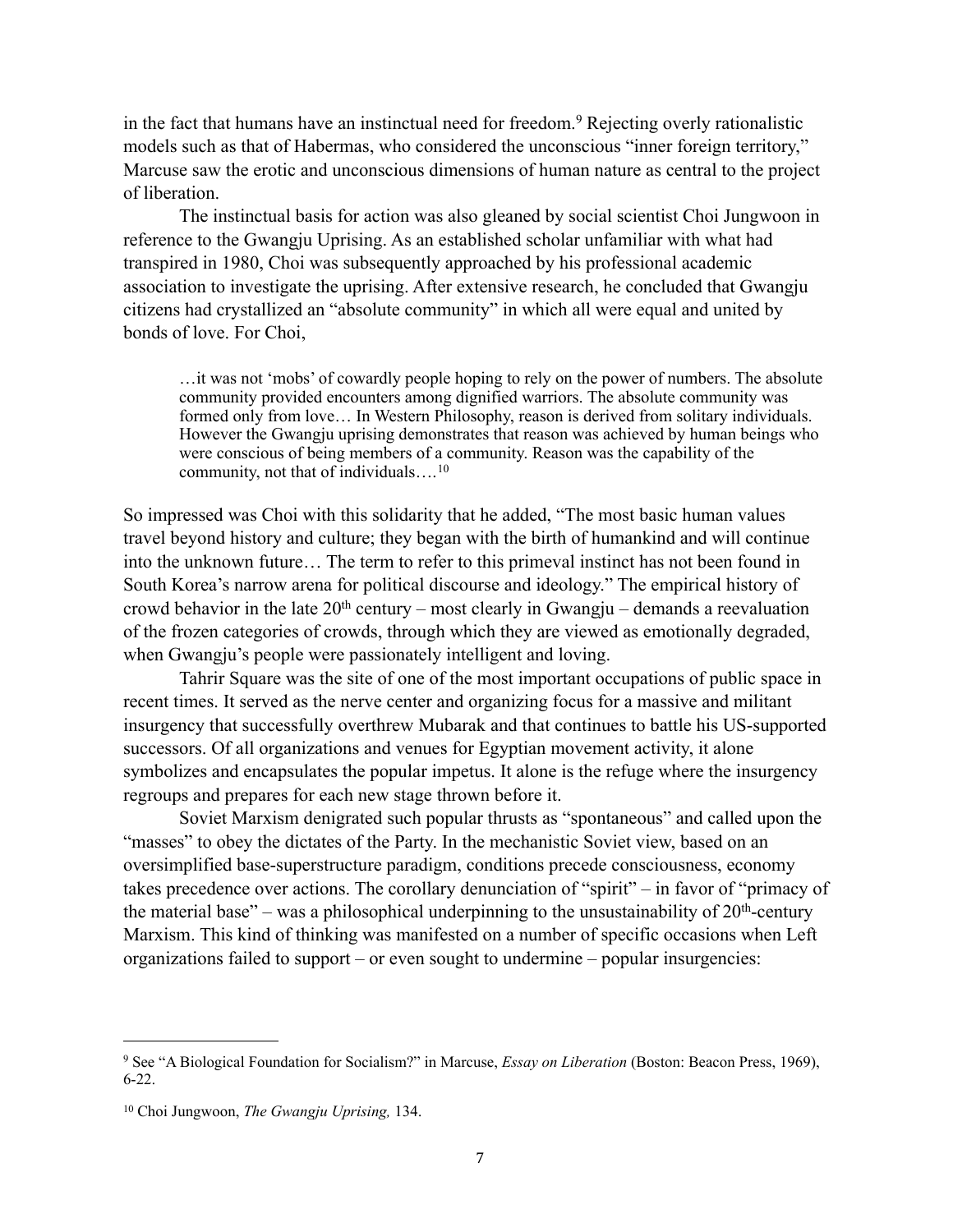- France in 1968, when the French Communist Party opposed the student revolt and attempted to negotiate a reformist end to the workers' wildcat strike wave;
- Thailand in 1976, when thousands of students taking refuge from savage urban repression found rural communists highly suspicious and repressive;
- Italy in 1977, when the Italian Communist Party sided with police against students and autonomous protests;
- Philippines in 1986, when the Communist Party, seeking to recover from its "Khmer" Rouge" phase, sat out the People Power Uprising.

Today's movements have a momentum driven by people's emotional ties to each other. They are guided by conscious appropriation of the tactic of occupations, more often than not leaving parties and unions tailing behind. A different tactic can be found in the armed insurrections organized by Communist Parties in the first part of the 20<sup>th</sup> century. In advance, they built proletarian hundreds (Germany), red guards (Russia), combat squads (China), and then launched synchronized coordinated attacks on the centers of power in attempts to seize control of the country. Following victories in Petrograd and Moscow, similar insurrections were launched in Germany, Bulgaria, and Cracow in 1923, in Reval, in Canton, Shanghai, and others places – all with more or less disastrous results. In Hamburg, the uprising was scheduled precisely for 5 a.m. on 23 October 1923. Centrally commanded, the insurrection faltered when a high-ranking Party leader returning from a conference decided unilaterally to end it. Communist revolutionaries summed up the wave of party-organized insurrections in the 1920s and 1930s by declaring that "…The proletarian revolution does not follow a straight line. It proceeds by way of partial advances and victories, temporary declines and defeats.… Thanks to this experience, it succeeds in *creating policies and tactics of its own*.["11](#page-7-0)

The eros effect occupation is one such tactic created from the grassroots, from the legacy of past struggles' successes and failures. Moments of the eros effect reveal the aspirations and visions of the movement in actions of millions of people, a far more significant dimension than statements of leaders, organizations, or parties. People's actions are not merely responses to historical moments; they constitute history themselves, and change conditions in a mutually amplifying fashion. Clearly, instinctual and structural levels of activity are both vital, and we need to better understand each in relation to the other. Levels of building organizations, community organizing, and enhancing the consciousness of grassroots uprisings (and their outcomes) are all significant. These two dimensions – structural and emotional –encompass the total context within which "moments" of the eros effect arise. The Zapatistas' actions beginning on January 1, 1994 provide a significant example of the role organizations can play. Leading up to 1994, decades of organizing left a legacy of struggle, and capitalism's brutality spurred people to rise up.

Humanity's unending need for freedom, posited by Marcuse, constitutes the planet's most powerful natural resource. In the struggle to create free human beings, political movements play paramount roles. Uprisings accelerate social transformation, change governments, and revolutionize individual consciousness and social relationships. Most

<span id="page-7-0"></span><sup>11</sup> A. Neuberg, *Armed Insurrection* (London: New Left Books, 1970), 56 (our italics).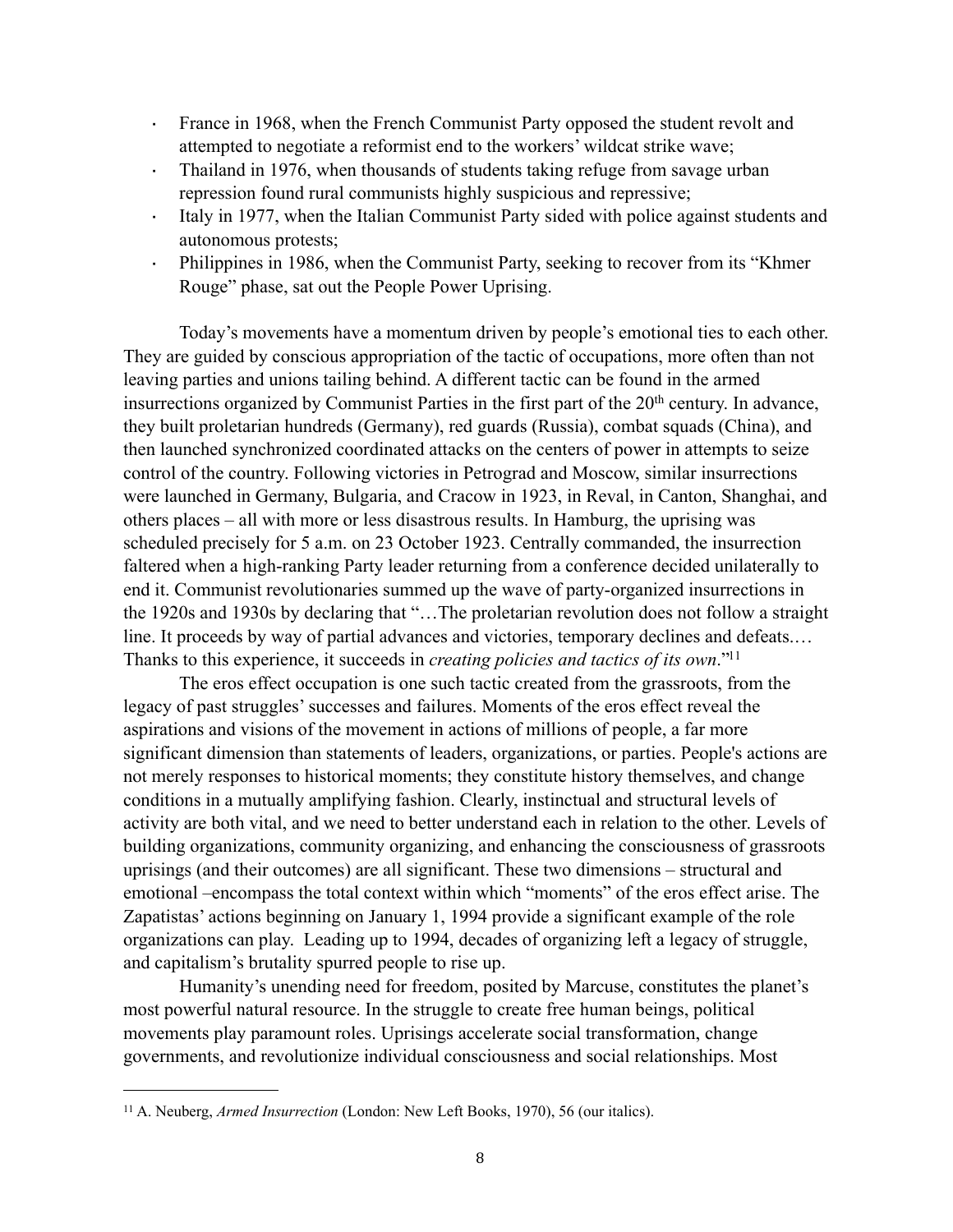popular insurgencies result in expanded liberties for millions of people. If a regime represses them, its days are numbered. If it survives, it can do so only as a hollow shell, lacking legitimacy in the eyes of the majority. Uprisings' enormous energies transform people's everyday existence and continue to energize long past their apogee. The post-uprising surges that occurred in the Philippines, Taiwan, Nepal, Bangladesh, and Thailand reveal the same phenomenal activation of civil society and mobilization of subaltern groups, whether working class, students, minorities, or women. After uprisings, autonomous media and grassroots organizations mushroom, feminism becomes stronger, and workers are more disposed to strike. Even among non-participants, bonds are created through the intense experience of those exhilarating moments. Such instances of what Marcuse called "political eros" are profoundly important in rekindling imaginations and nurturing hope.

 Recent militant uprisings in Mexico, Colombia, and Peru shed light on the creative and transformative power unleashed by insurgent mobilization.

 Triggered by an unusually brutal repression against defenseless striking teachers encamped in Oaxaca's main square on the early morning of June 24, 2006, labor unions, youth and women's organizations, artist collectives, religious groups, poor neighborhood associations and indigenous organizations coalesced in the creation of the Popular Assembly of the Peoples of Oaxaca (APPO) – a movement of movements rooted in longstanding Oaxacan indigenous and popular traditions of social struggle. A massive campaign of civil disobedience brought the authoritarian and corrupt government of the state of Oaxaca to a virtual standstill for almost six months. Rejecting centralist and statist modes of social organization and political action, the Oaxaca insurgency owed its strength to a broad-based, non-hierarchical and communitarian approach to organizing. Not only did the insurrection weather for several months one of the most brutal repressions in recent Mexican history, but more importantly, it managed to expand the reach of APPO as an effective subaltern oppositional bloc[.12](#page-8-0)

 In Colombia between September and November of 2009, what started as an indigenous mobilization in defense of Indian territories and autonomy, expanded into a massive indigenous-popular march to the capital city of Bogotá. Support to the marchers generated a national multifaceted web of non-violent action and civic engagement in solidarity with indigenous demands. As a result of the dialogue and assemblies between indigenous populations along the march to the capital, a consensus emerged that embraced an agenda opposing the country's free trade agreements and the privatization of indigenous territories for the benefit of mining and lumber corporations; demanding an end to the militarization of the country and to expansion of the "drug war"; and calling for a national inclusive dialogue to jointly construct a "new society." In a country ravaged by internal war, paramilitary and narco-traffickers' violence, the indigenous-popular march created an opening for the emergence and rearticulation of oppositional voices silenced by almost five decades of militarization.<sup>[13](#page-8-1)</sup>

<span id="page-8-0"></span><sup>12</sup> Esteva, "Oaxaca: The Path to Radical Democracy" (note 4).

<span id="page-8-1"></span><sup>13</sup> Mario Murillo, "The 2008 Indigenous and Popular Minga in Colombia: Civil Resistance and Alternative Communications Practices*,*" **S&D** #51 (November 2009).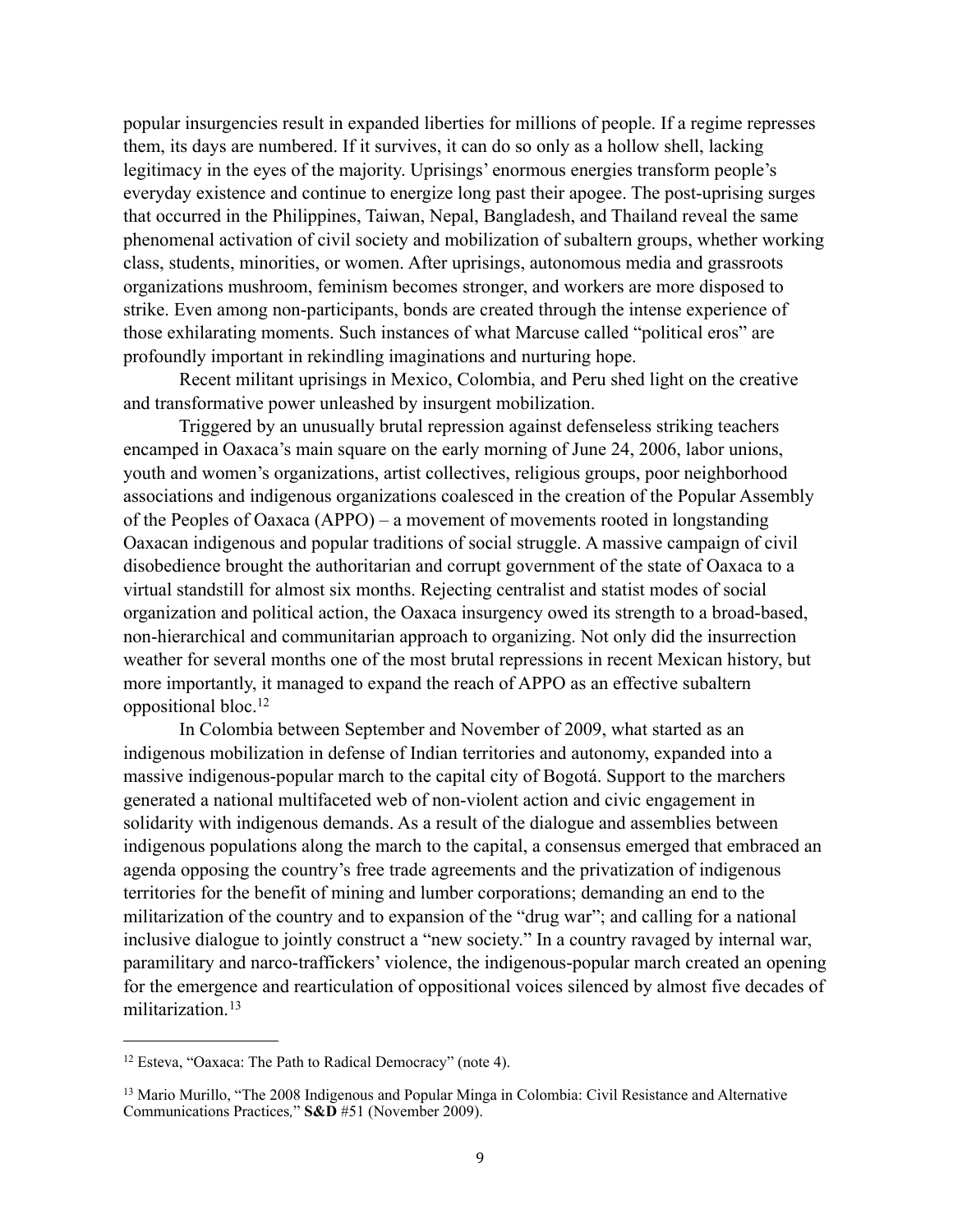In response to new legislation furthering the privatization of natural resources and curtailing their territorial autonomy particularly in Peru's Amazonia, indigenous organizations in the region responded by occupying oil wells and energy plants, and by closing rivers to navigation. Although the poorest and most marginalized sector of the country's population, Amazonian indigenous peoples are perhaps the best and most extensively organized, drawing upon traditional communitarian relationships. The new legislation – enacted by special legislative powers granted to the President by Congress to implement the free trade agreement with the United States – represented a severe blow to the survival of the indigenous peoples and to an already endangered environment considered to be the richest repository of biodiversity in the region and one of the most important sources of oxygen and water for the entire planet. Under these circumstances and with the support of local non-indigenous populations through marches and regional strikes, Amazonian indigenous peoples managed to forge the broadest coalition against neoliberalism in over a decade. As a result of massive actions and demonstrations, Congress was forced to reject the most damaging provisions of the legislation. The alliance established by Amazonian peoples with indigenous peoples elsewhere in the country and with other subaltern peoples will be pivotal for the consolidation of a counter-hegemonic bloc of forces, for the re-foundation of Peru's nation state, and for the re-imagining of a strategy of development respectful of nature and aimed at the well-being of the majority.[14](#page-9-0)

While anti-systemic and anti-capitalist impulses are a constant among these different movements, the more immediate source of their radicalism can be found in the rich traditions of resistance, mobilization and rebellion of each Latin American country. In order to decipher the "genetic code" shaping subaltern rebelliousness, one must look at the ways in which popular classes remember and register their history, which in turn feeds their cultures and their traditions of struggle. Plunder and violence have stood at the center of Latin American history from the 17<sup>th</sup>-century European colonization to the current neoliberal age. The widely accepted and commonly used description of the neoliberal onslaught in Latin America as a "third conquest" had its origins among indigenous organizations in the mid-1980s.

In a similar fashion to what Marx called original or primitive accumulation, plunder stands also at the core of the process characterized by David Harvey as "appropriation by dispossession" – the defining characteristic of neoliberal modernity. As Marx put it, the "discovery of gold and silver in America, the extirpation, enslavement and entombment in mines of the indigenous population of that continent," together with the colonization of Africa and India, were "pivotal to the primitive accumulation sustaining the creation of a world capitalist market." In Europe primitive accumulation led to the almost total privatization of the "common goods" (land, forest, water and pastures) and the obliteration of the peasantry as an independent class. In contrast, the process in what today is Latin America was rather incomplete. Even though the original inhabitants of the region lost important resources to mines, plantations and rural estates, the loss was not total. Latin America – together with Africa – has again become a battleground for the control of strategic resources. Following

<span id="page-9-0"></span><sup>14</sup> Gerardo Rénique, "Indigenous Amazonian Uprising Against Neoliberalism: Law of the Jungle in Peru," **S&D** #51 (November 2009).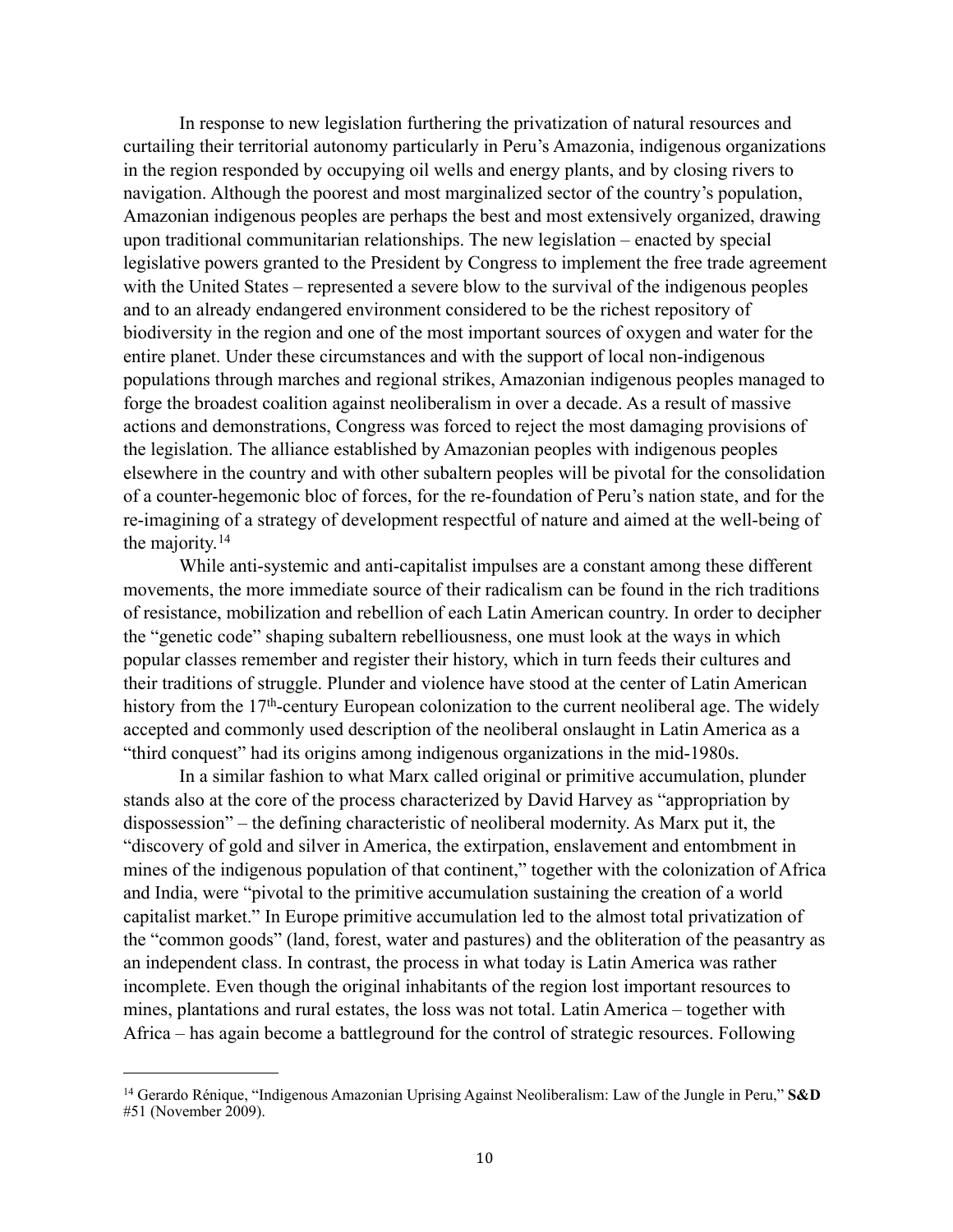multinational capitalist pillaging of public services in the 1980s-90s, the recent frantic race for control of Latin American bio-resources underlines neoliberalism's second stage. With the most coveted resources – water, minerals, fossil fuels, forests, bio-diversity, and land for biofuels – located in indigenous and public-domain territories, capitalism continually reasserts its inherently colonialist character. The defense of basic resources against such appropriation has become the rallying point of popular democratic resistance. With almost 120 major conflicts affecting 150 communities, dam construction, mining, and oil projects currently constitute the major source of social discontent in Latin America.

 In the present historical conjuncture overdetermined by a looming capitalist crisis, Latin American movements from below have opened new horizons of hope. Their embracing of cultural diversity; their amalgamation of collective interest and democracy; and their adoption of indigenous communitarian ethical values and principles, constitute a radical departure from both parliamentary and traditional "revolutionary" approaches premised on the special entitlement of leaders to speak for their constituents. These principles and practices offer an innovative and creative model of political community premised on people's ability to speak to each other – a radical form of democracy that requires direct grassroots participation in decision-making. Privileging unity of action over political homogeneity, and diversity over uniformity, these movements not only have emerged as a pole of attraction for anti-systemic forces but also constitute a challenge to the practices of the "old left," the "old labor movement," and "new social movements" theories. Collective participation, understanding of leadership as service, and decision by consensus challenge the top-down organization and "democratic centralism" of traditional left-wing parties and show as obsolete labor organizations and forms of struggles suited to increasing the bargaining power of unions whose structure mirrored the unitary and centralizing logic of the state they were struggling against. In this changing scenario, subaltern insurgency and its simultaneous deployment of direct action, reform, and rebellion have also proved pivotal for the articulation of networks of resistance, of broader oppositional alliances, and counterhegemonic organizational and programmatic alternatives. [15](#page-10-0)

### **Elite use of uprisings, and popular response**

Ordinary people's capacity to govern themselves during uprisings consistently produced democratic forms of deliberation that made intelligent and reasonable decisions. The wisdom of ordinary people may surpass that of any elite, but the rich and powerful are often able to use uprisings to consolidate their hold on people's lives and resources. In the name of individual liberty and "neoliberalism," billionaires appropriate as their private property the vast social wealth produced by generations of laborers. In the name of democracy, politicians make militarized nation-states into provinces of power that stand above ordinary citizens – and sometimes destroy human lives by the thousands. As political leaders pontificate "solutions" like cutbacks of funds for education and pensions, they

<span id="page-10-0"></span><sup>15</sup> Raul Zibechi, "Subterranean Echoes: Resistance and Politics 'Desde el Sotano,'" **S&D** #39 (November 2005); Rénique, *Latin America: The New Neoliberalism*.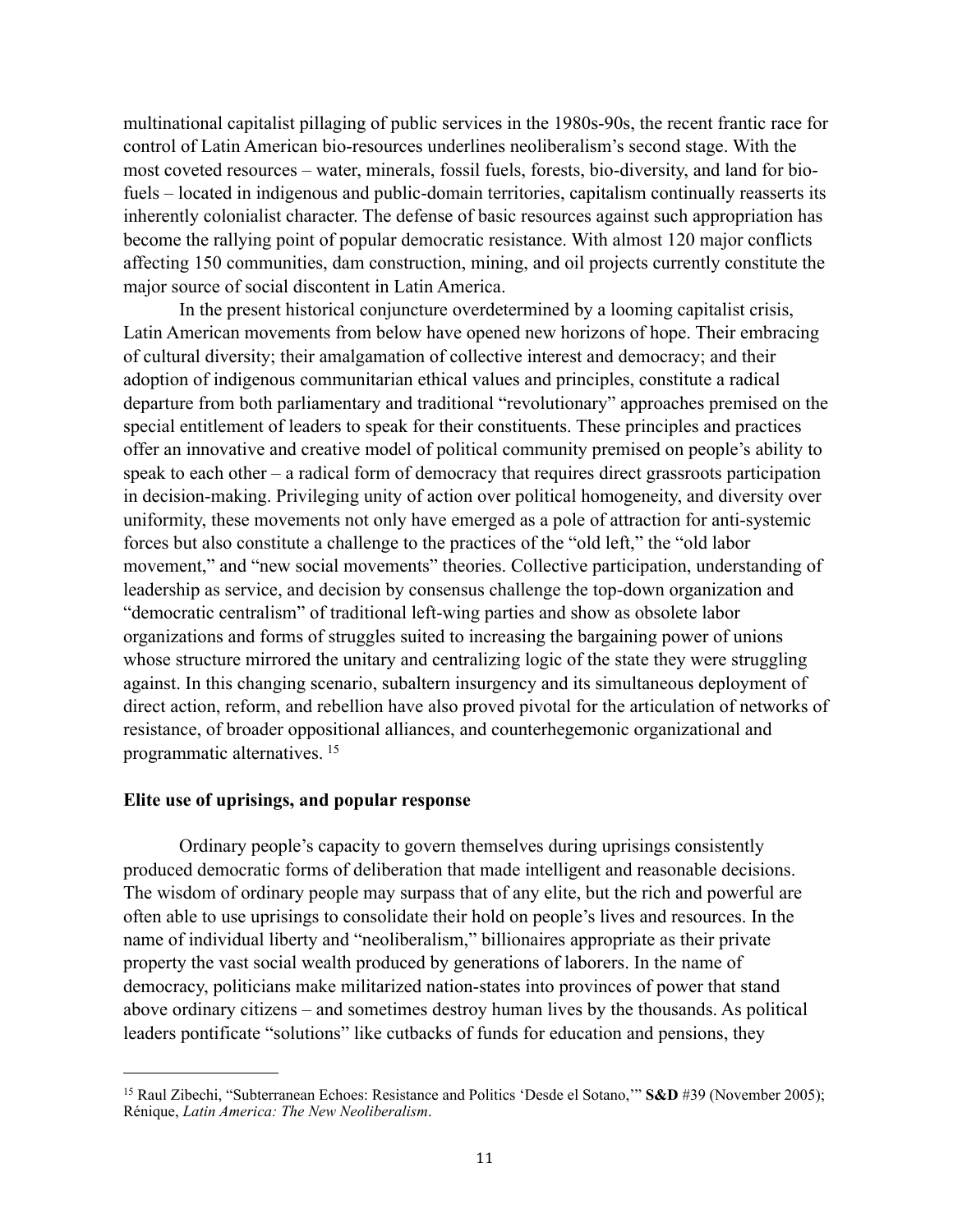squander precious resources by waging "just" wars and "saving" giant corporations. The corporate mass media's constant messages of fear serve to discipline us to accept wars as necessary (even "humanitarian"), while billions of dollars of advertising seek to channel our life-forces into consumer choices.

Uprisings may be powerful vehicles for overthrowing entrenched dictatorships, but they are also useful to global transnational elites. The world capitalist system has long been adept at riding waves of uprisings to stabilize its operations by using "new" regimes as its public face. The wave of Asian People Power uprisings from the Philippines in 1986 to Indonesia in 1998 helped to incorporate more of the world into the orbit of Japanese and US banks. The South Korean working class's heroic struggles for union rights became useful to neoliberal economic penetration of the country[.16](#page-11-0) In democratic South Korea and Taiwan, as in the Philippines after Marcos and elsewhere, newly elected administrations accelerated neoliberal programs that permitted foreign investors to penetrate previously closed markets and to discipline workforces of millions of people in order to extract greater profits.

The advent of progressive and left-wing regimes in Latin America, while substantially transforming relations with US imperialism, also brought new challenges to subaltern movements. Not only did these movements lose to the state their central role as agents of change, but more importantly, they saw their political autonomy severely undermined. Incorporation of popular movements into state structures, social programs, and ruling party clientelistic networks led to fractures and splits among subaltern movements, frustrating some who initially supported progressive regimes.

Intelligence services of the US government have in some ways proven more skillful in interpreting and harnessing the energy of popular uprisings for their own purposes than have revolutionary parties and organizations. Working behind the scenes, US agencies have mobilized NGOs with great effect. In the 1986 Philippines uprising, the CIA maintained 24 hour direct contact with Reform the Armed Forces leaders and provided them real-time intelligence on the movements of Marcos's troops. The relationship of the US to recent waves of democratic insurgencies is a topic scarcely revealed in existing studies. The insidious and furtive interventions of the CIA and the National Endowment for Democracy (NED), to say nothing of the promulgation of corporate interests by George Soros, are relatively untouched areas of research.[17](#page-11-1) Beginning in the late 1990s, "color revolutions" (sometimes called "velvet revolutions"[\)18](#page-11-2) broke out in a number of countries, including Slovakia (1998), Serbia (2000), Belarus (2001 and 2006), Georgia (2003), Ukraine (2004), Kyrgyzstan (2005) Uzbekistan (2005), Azerbaijan (2005), Kazakhstan (2005). Coming as they did in strategic areas surrounding Russia, and involving remarkably similar tactics, many questions about western involvement have been raised. Are these Color Revolutions NATO's Fifth Column?

<span id="page-11-0"></span><sup>16</sup> See Loren Goldner, http://libcom.org/history/korean-working-class-mass-strike-casualizationretreat-1987-2007.

<span id="page-11-1"></span><sup>17</sup> An important counterexample can be found in William Blum's "Anti-Empire Report."

<span id="page-11-2"></span><sup>&</sup>lt;sup>18</sup> See Timothy Garton Ash, "Velvet Revolution: The Prospects," *The New York Review of Books*, vol. 56, no. 19, December 3, 2009.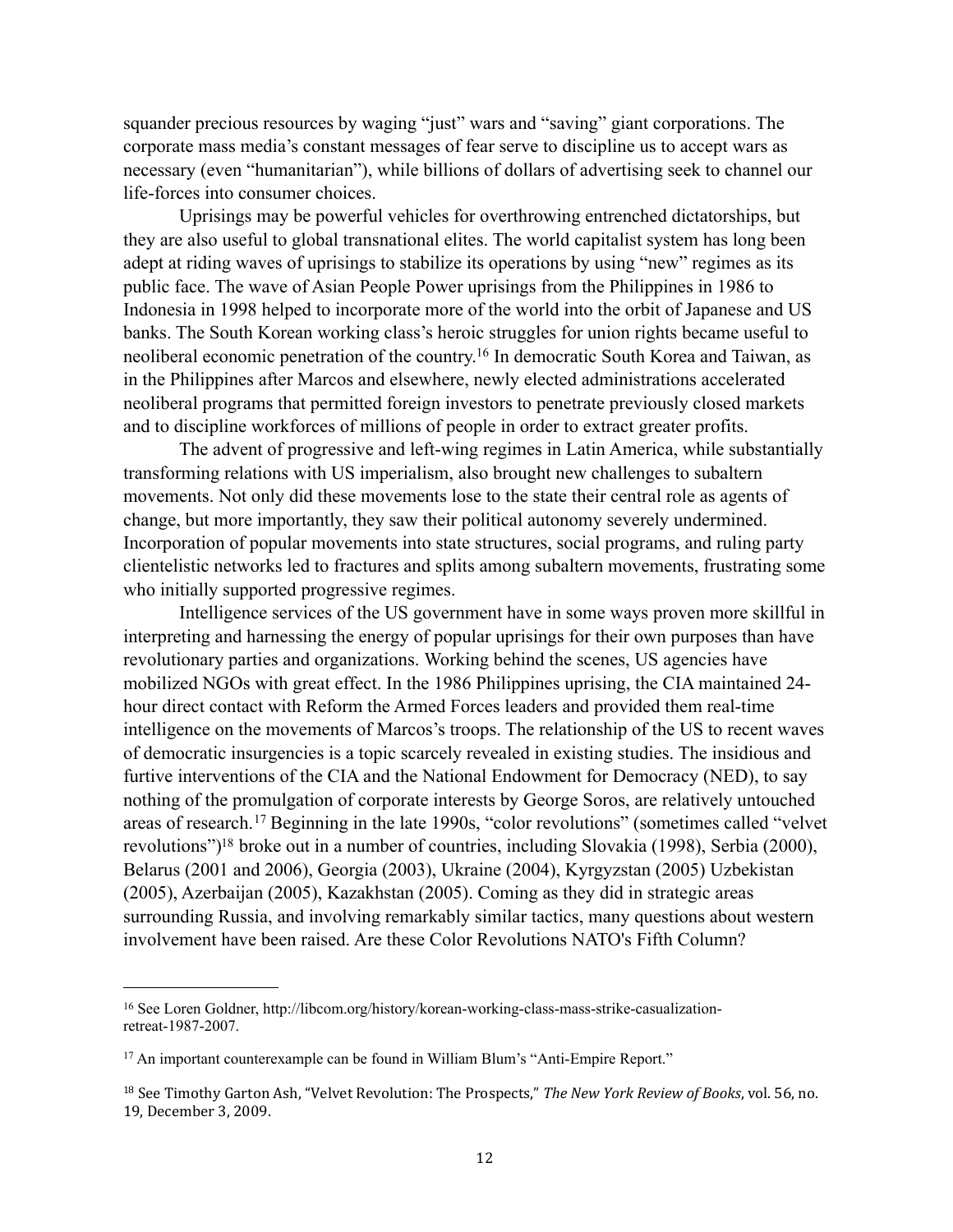CIA involvement in Eastern European struggles against communism has a long history. Among the many agencies which acted against regimes unfriendly to US corporate interests during the war on communism were Voice of America, Radio Liberty, and Radio Free Europe. In 1973, the CIA engineered protests by housewives banging pot and pans in the streets of Santiago and encouraged a strike by truck drivers to destabilize Allende's socialist government. Unrecognized US intervention sometimes obscures its bloody imposition of neoliberalism in Chile in 1973, in Thailand in 1976, and in Korea and Turkey in 1980. Today, direct CIA involvement in regime change is often unnecessary, since other government agencies have taken up its projects.

Since the end of the Cold War, US entities like NED, Heritage House, AFL-CIO, and Freedom House, have stepped up their activities in countries near Russia. They helped create a web of "NGOs" that are increasingly dependent upon government funds for the bulk of their incomes. In Central and Eastern Europe from 1990-99, "democracy assistance" grants, many from the US Agency for International Development, totaled almost \$1.5 billion[.19](#page-12-0) After the appearance of democratic movements throughout the world, global capital sought to use them for their own purposes. Massive protests complete with color-coded shirts and banners were orchestrated and financed from outside the country in question. Such manipulated demonstrations, based as they are upon hatred, have nothing in common with eros effect uprisings, which are inspired by people's self-determined needs.

The more recent form of US intervention has been to foster dissent through NGOs and civil society as well as to bombard target countries with propaganda broadcast by US/UK media. In Iran after the 2009 presidential election, opposition forces went into the streets to contest election results, but long before that occurred, they had a series of meetings with Western foundations. The Iranian Mehr News agency reported: "Half a year before the Iranian presidential elections, the CIA was preparing an orange revolution scenario. CIA agents met Iranian oppositionists and gave them instructions in Turkey, Azerbaijan, Kuwait, and the UAE [United Arab Emirates]. The Woodrow Wilson Center and Soros Foundation are accused of setting up an Iranian revolution plan and providing \$32 million funding to fulfill the strategy.["20](#page-12-1)

A decade after its successful appearance in the global political scenario, early progressive defiance of the "Washington Consensus" has given way to what Walden Bello characterizes as neostructuralism, a technocratic project involving higher spending on social programs and education as a means to increase the productivity of the poor and, more importantly, as an instrument of subaltern political control. Although social programs help alleviate poverty, they do not transform the dominant patterns of inequality and concentration of wealth. Adopting the language of social movements and through the implementation of "participatory" local policies, reforms are patterned to undermine the networks of solidarity,

<span id="page-12-0"></span><sup>19</sup> Sarah E. Mendelson and John Glenn, eds., *The Power and limits of NGOs: A Critical Look at Building Democracy in Eastern Europe and Eurasia* (New York: Columbia University Press, 2002), 5, 191-2.

<span id="page-12-1"></span><sup>20</sup> PanArmenian.net, June 29, 2009 as quoted in Rick Rozoff, "West's Afghan War and Drive into Caspian Sea Basin" (July 10, 2009), [http://groups.yahoo.com/group/stopnato/message/40624.](http://groups.yahoo.com/group/stopnato/message/40624)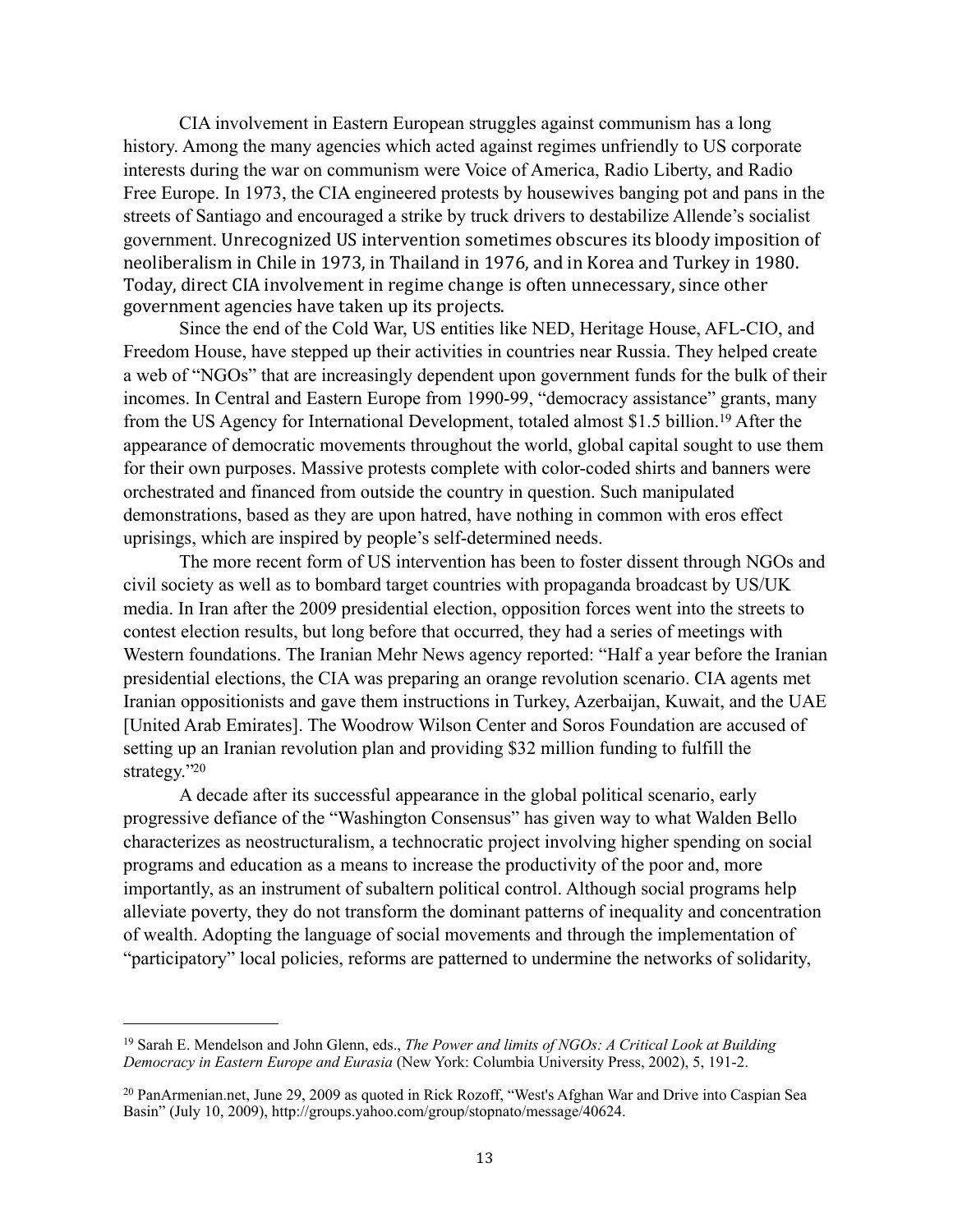reciprocity, and mutual assistance created by the subaltern to survive and resist neoliberalism[.21](#page-13-0)

With the Cold War structure of global domination now in disarray, Latin America – together with Africa – has again become a battleground for the control of strategic resources. Following multinational capitalist pillaging of public services in the 1980s-90s, the recent frantic race for control of Latin American bio-resources underlines neoliberalism's second stage. With the most coveted resources (water, minerals, fossil fuels, forests, bio-diversity, and land for bio-fuels) located in indigenous and public-domain territories, capitalism continually reasserts its inherently colonialist character. Under the control of transnational capital, extractive industries act as a siphon of profits and destroyer of natural resources – including the lives of workers and the existence of nearby communities. Concessions to foreign corporations of resources resting on public lands, national reserves, and indigenous territories not only undermine national sovereignty and biodiversity but also threaten the very existence of indigenous peoples.

The indigenous peoples, however, are rising to the challenge. From the Amazonian lowlands to the highlands of Peru, Guatemala, Colombia, Brazil, northern Argentina and southern Chile, they are at the forefront of resistance. They have taken over the role of the left as the most important voice in defense of public resources and national sovereignty. Their struggles have also brought to the surface Latin American nation-states' legacy of colonial oppression and racism. By calling into question the role of capital at a moment when the overlapping environmental, cultural, food, and social exclusion crises threaten the survival of the planet, Latin American socio-environmental mobilizations stand at the forefront of the global antisystemic struggle.

### **The Emergence of a Global Struggle**

Although most theorists delineate social movements on the basis of nation and region, we understand insurgencies today as rooted in a global conflict that will only grow more acutely polarized in the decades ahead. Long divided by capitalism's uneven development as well as by national and cultural divisions, the subjective forces of world revolution increasingly resemble each other and focus on the same enemy: global capitalism. A long historical upsurge has created the current global confrontation. The roots of the Occupy Movement in the US can be found in the food riots against IMF-imposed austerity programs in Africa and Latin America in the 1970s. In Berlin in 1988, tens of thousands of people militantly confronted a gathering of the global financial elite and compelled the world's bankers to adjourn a day earlier than planned. Huge protests against corporate-imposed measures erupted in Caracas (1989) and Seoul (1997). All over the world, grassroots

<span id="page-13-0"></span><sup>21</sup> Walden Bello, "The Post-Washington Dissenssus," *Foreign Policy in Focus,* September 24, 2007, and "The Coming Capitalist Consensus," *Foreign Policy in Focus,* December 27, 2008; Marisela Svampa, "The End of Kirchnerism," *New Left Review,* 53, September-October 2008; Francisco de Olivera, "The Duckbilled Platypus," *New Left Review* 24, November-December 2003; Raul Zibechi, "Governments and Movements: Autonomy or new Forms of Domination?" **S&D #**53, July 2010; Rénique, *Latin America: The New Neoliberalism and Popular Mobilization*.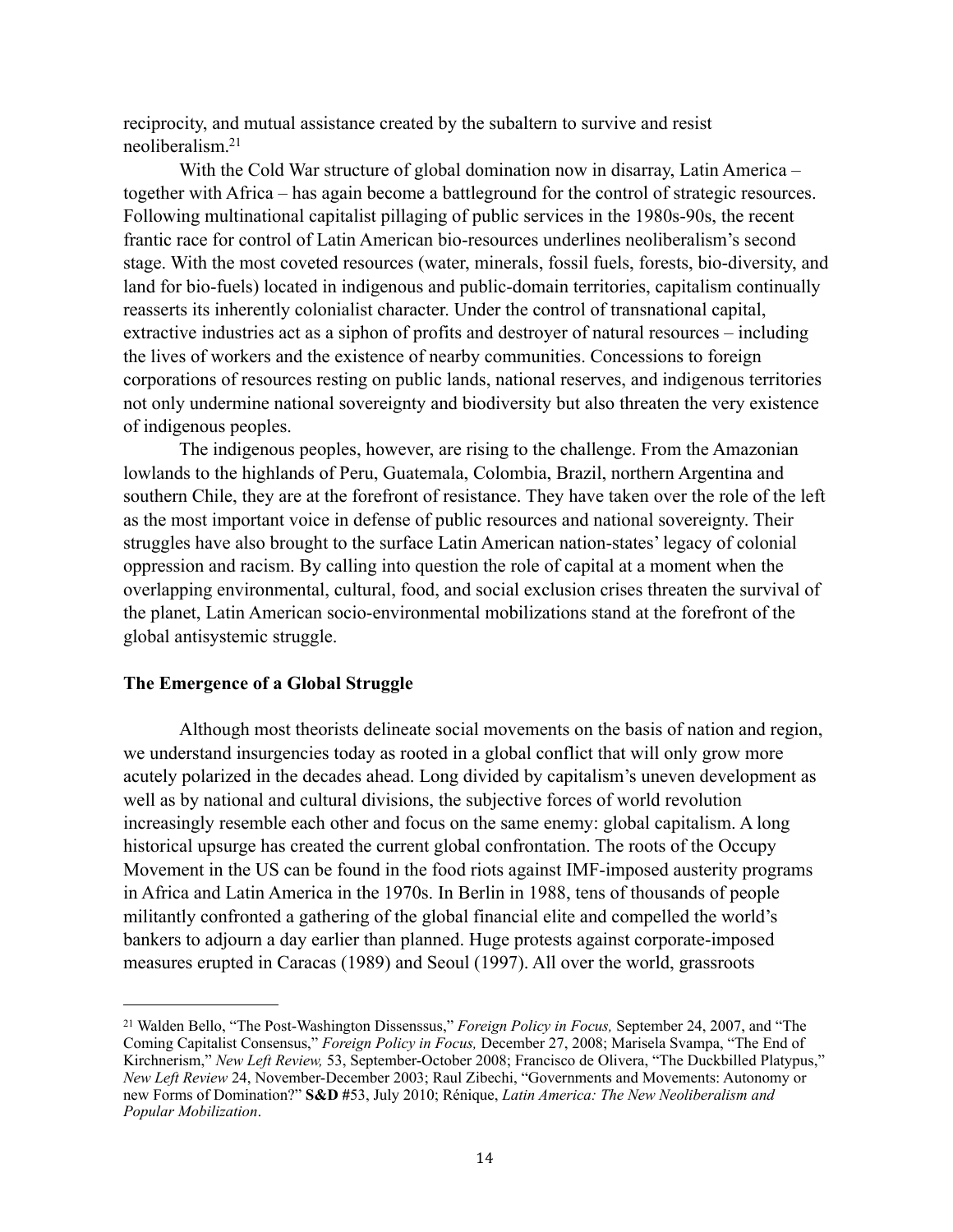movements for global economic justice and peace confronted elite summits in the 1990s, making such demands as ending structural adjustment programs, canceling the national debt of poor countries, and abolishing the WTO, IMF, and World Bank.

Beginning with "global carnivals" in 1998 and 1999, activists in dozens of countries synchronized actions to protest elite meetings. In 1999, Seattle's exhilarating victory in halting WTO meetings broke new ground when Teamsters and Turtles, workers and ecologists, Lesbian Avengers and Zapatista partisans converged for unified action. The worldwide coordination of protests that day involved actions in many other cities around the world[.22](#page-14-0) After Seattle, ordinary people in places such as Cochabamba, Bolivia (2000) and Arequipa, Peru (2002) fought back against attempted privatization of communal natural resources and won significant victories. All over the world, whenever elite summits took place, tens of thousands of protesters showed up, including at meetings of the:

- · World Bank in Washington DC (April 2000)
- · Asian Development Bank in Chiang Mai, Thailand (May 2000)
- · World Economic Forum in Melbourne, Australia (September 2000)
- · World Bank and IMF in Prague (September 2000)
- · World Economic Forum in Davos (January 2001)[23](#page-14-1)
- Summit of the Americas in Quebec City (April 2001)<sup>24</sup>
- · European Union summit in Gothenburg (June 2001)
- G-8 meetings in Genoa (July 2001)

The cumulative effect of this wave of summit confrontations was to pose the question of the system's irrationality and raise the need for an alternative, thereby stimulating the many Social Forums and other types of organizing. As a result of popular opposition to their rule, world elites were compelled to schedule meetings in remote places, far from people's capacity to travel, such as the Qatar WTO ministerial in November 2001, or the G-8 summit in 2002 in the high Rockies. Although the Occupy movement did not emerge until almost a decade later, its aspirations and form of organization grew organically from the movement's earlier incarnations. Such moments of global confrontation arise rarely[.25](#page-14-3) By becoming conscious of their history and significance, we can prepare to broaden their future impact. Revolutionary organizations that disregard such moments do so at the risk of assuring their own irrelevance.

The 20th century will be remembered for its horrific wars and mass starvation amid great prosperity. It will also be known as a time when human beings began a struggle to

<span id="page-14-0"></span><sup>22</sup> See Mark Laskey, "The Globalization of Resistance," in *Confronting Capitalism: Dispatches from a Global Movement*, eds. Eddie Yuen, Daniel Burton-Rose and George Katsiaficas (New York: Soft Skull Press, 2004).

<span id="page-14-1"></span><sup>&</sup>lt;sup>23</sup> Some 20,000 people simultaneously gathered in Porto Alegre, Brazil for the first World Social Forum.

<span id="page-14-2"></span><sup>24</sup> See McDonald Stainsby, "Quebec City: Before and after the Storming of the Wall," **S&D** #30 (Fall 2001).

<span id="page-14-3"></span><sup>&</sup>lt;sup>25</sup> Globally focused waves of protests are quite rare; less focused rebellions against specific policies, such as wars or global austerity, are more common. Fort a recent wave of strikes against austerity, see Steve Colatrella, "In Our Hands is Placed a Power: Austerity, Worldwide Strike Wave, and the Crisis of Governance," **S&D** #57 (November 2011), 82-106.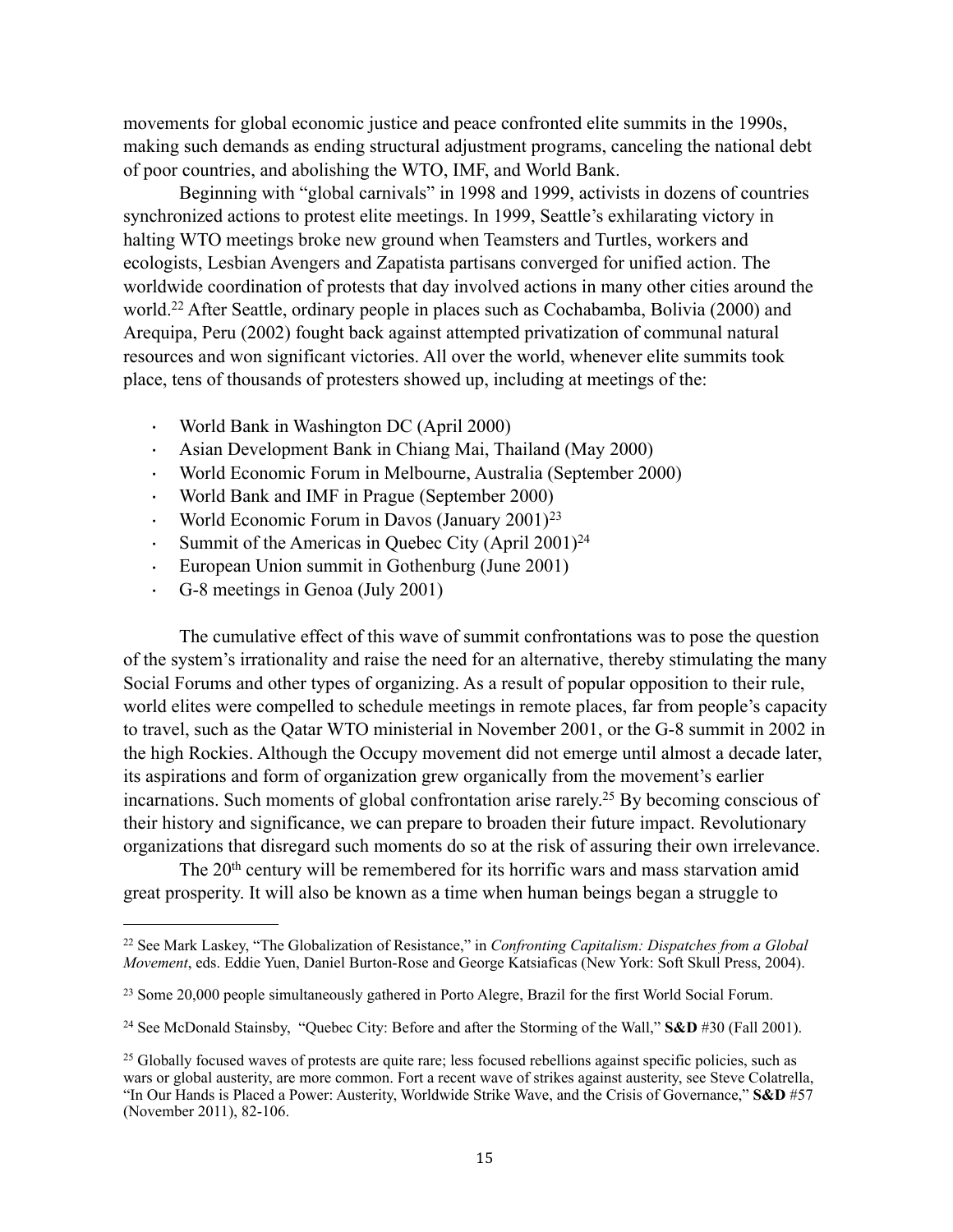transform the entire world system. In the past three decades, millions around the world have waged a protracted uprising against capitalism and war, confronting elite meetings of the institutions of the world economic system – practical targets whose universal meaning is profoundly indicative of people's yearnings for a new world economic system. Similarly, without tightly disciplined organizations, as many as thirty million people around the world took to the streets on February 15, 2003 to protest the second US war on Iraq. As the global movement becomes increasingly aware of its own power, its strategy and impact are certain to become more focused. By creatively synthesizing direct-democratic forms of decision-making and militant popular resistance, people's movements will continue to develop along the historical lines revealed in 1968 and subsequent Asian uprisings.

Looking into the future, it appears that both objective and subjective global forces are becoming favorable to a global movement that can effect systemic change. The objective factor is evident in the financial crisis that nearly toppled the US banking and automobile industries in 2008 and threatens European economic stability today. The subjective factors have developed along parallel lines. In the 1970s and '80s, African and Latin American movements arose against neoliberalism, with anti-IMF/World Bank actions forming the most significant episodes of protest. In East and South Asia during the 1980s and early '90s, popular uprisings erupted against entrenched local dictatorships – against what the global corporate media called "crony capitalism." These uprisings successfully dislodged dictators in the Philippines, South Korea, Bangladesh, Nepal, Thailand and Indonesia. As global banks (mainly Japanese and US-based) subsequently took over larger shares of these countries' finances and industry, Asian movements increasingly focused their opposition on global neoliberalism rather than on local "crony" regimes. At the same time that movements around the world have a common focus, so too do they exhibit similar subjective orientations to autonomy, direct democracy, international solidarity, the eros effect, and occupation of public space.

As we move into the 21<sup>st</sup> century, the Arab Spring provides empirical evidence of the growing consciousness of ordinary people who go into the streets to change history. In 1968, "the whole world was watching." Today, it is increasingly the case that the whole world is awakening. Visible in Asia's uprisings, Latin American insurgencies, and the alterglobalization movement, ordinary citizens' aspirations for people power and more democracy have emerged everywhere. Although seemingly marginalized, the international movement today involves more activists than ever before. While the airwaves broadcast a version of history that emphasizes the need for central authorities and social conformity, beneath the radar, people's understanding and self-guided actions constitute a powerful undercurrent. As we become increasingly aware of our own power and strategic capacities, our future impact can become more focused and synchronized. One tendency we can project into the future is the continuing activation of a global eros effect, in which synchronous actions unify people across the world**.**

The real axis of evil – the IMF, WB, and WTO – will not willingly relinquish its grip on humanity's vast wealth. Globally synchronized struggles by hundreds of millions of people are needed to create lives worthy of being called "free." Recent Asian and Latin American insurgencies, especially the Gwangju Uprising, the Zapatista Juntas de Buen Gobierno, the